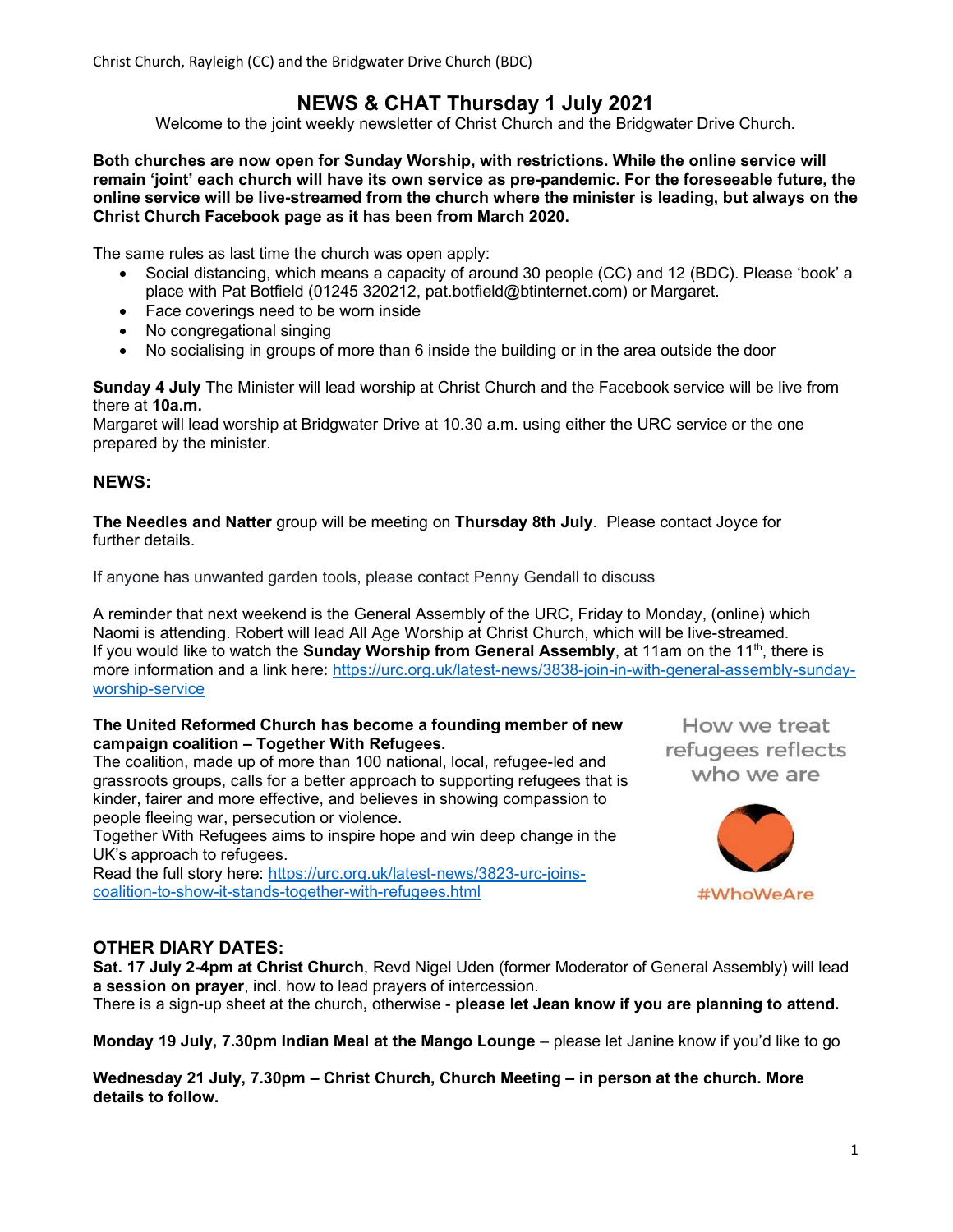Christ Church, Rayleigh (CC) and the Bridgwater Drive Church (BDC)

The Grantham Institute of Imperial College London - 9 things you can do about climate change. As mentioned last week, in the run-up to the September House Groups on Climate Change, each week we will share an action:

## 1. Make your voice heard by those in power

Tell your Member of Parliament, local councillors and city mayors that you think action on climate change is important.

A prosperous future for the United Kingdom depends on their decisions about the environment, green spaces, roads, cycling infrastructure, waste and recycling, air quality and energy efficient homes. Ultimately, steps to reduce carbon emissions will have a positive impact on other local issues, like improving air quality and public health, creating jobs and reducing inequality.

Find out who your MP is, and the best way to contact them. Join a social movement or campaign that focuses on environmental activities or gets everyone talking about climate change action.



Related news from Reform – Christian young people are walking from Cornwall (site of the G7 meeting) to Glasgow (COP26) to call on the UK government to fulfil its financial commitments to fight climate change. The 135-day relay will cover 750 miles and began on 13 June. One participant said: "God asks us to love our neighbours near and far, but your [world leaders] failure to act is putting their lives at risk."



# TIPS & IDEAS

This week's 64 Million Artists is challenge is about what's missing:

Find what is missing. Look around at the world and notice what we need. You could take a picture of a space, somewhere outside or somewhere inside, and imagine what could fill it, capturing your vision through drawing. You could think of a specific thing, a person or object, and write their story. Interpret the missing things in any creative way you like. It might be something big or small...